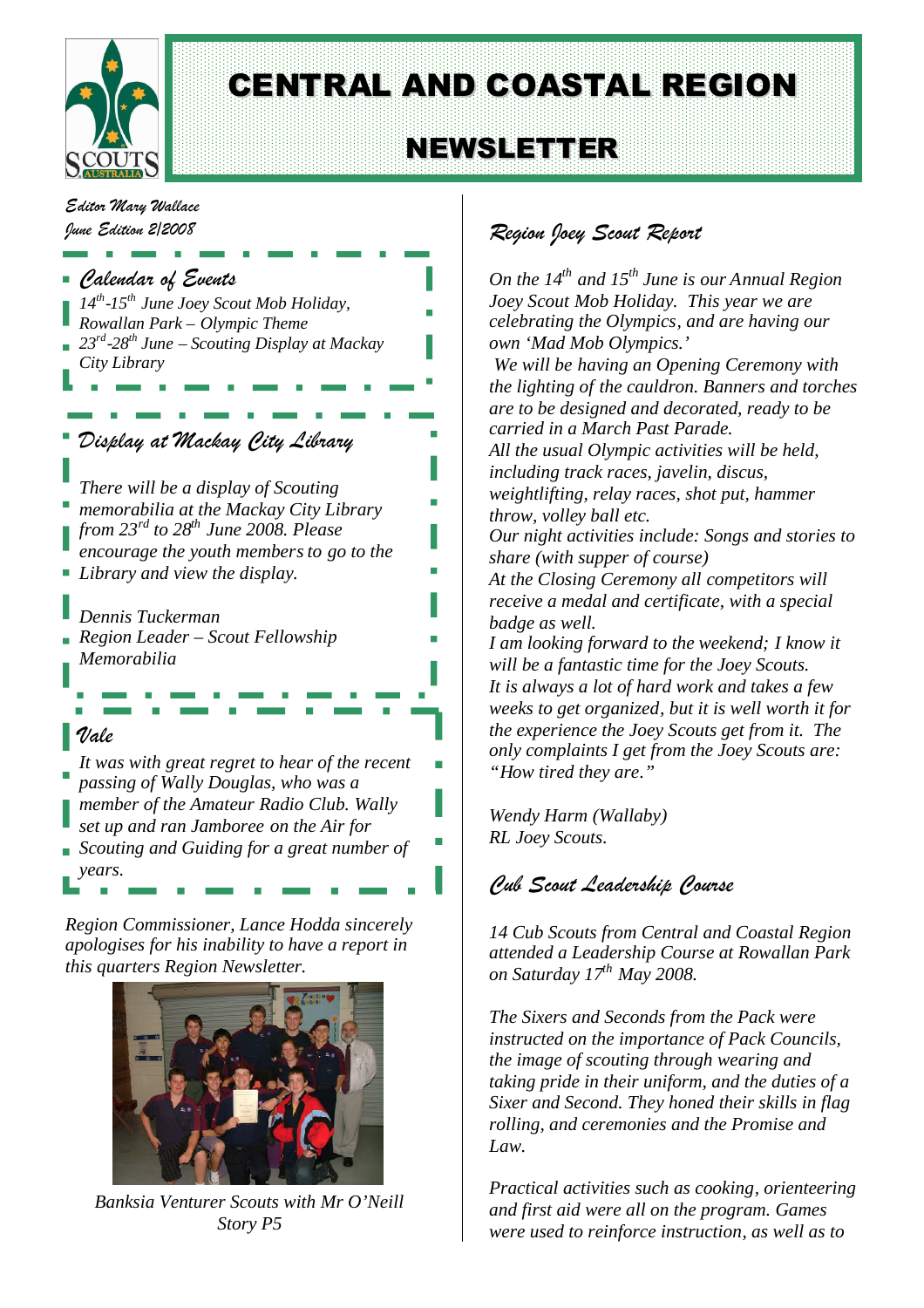*enliven the program. The day was concluded with a Scouts Own. (Thanks Giving Service)*

*The Cub Scouts will now use their skills in their packs, and they are expected to do a series of activities in order to complete their Promise and Law Challenge, and to achieve the Cub Scout Leadership Badge, which is able to be worn on their uniform.*

*M Wallace, Region Leader, Community Relations*

### *Region Scout Camp*

*The Region Scout Competition Camp was held at Rowallan Park on the 17th and 18th May 2008.*

*Scouts did rotational activities, such as, water activities, canoeing, orienteering, first aid and emergencies, and construction.*

*For tea on the Saturday evening Scouts were expected to cook a three course meal, soup, a full roast meal, and dessert.*

*The winners of the Shield were Koala Patrol from Sarina and Tassie Tigers from Banksia Group.*



### *Rowallan Park*

*Have you been to Rowallan Park lately? There have been some major constructions, with two new activity buildings. One is beside the dam to house water activities equipment, and the second is replacing the Utility shed at the bottom of the hill on the edge of the parade ground. There are also two new tanks capturing the precious water that falls on to the lodge and kitchen area. All of this has been going on quietly with an enormous amount of effort from a dedicated few. We really have a valuable facility right in our backyard, offering multiple use options. Have you ever*

*thought about how much effort goes into providing this invaluable resource or how you can assist? There is something you can do. Winter is the perfect time to put in the hard yards for maintenance and to make improvements to the buildings or grounds, as the weather is drier, and it's not so hot working during the day. There is a working bee planned for the 27th of July from 9am till 3pm. Morning, afternoon tea and lunch will be provided for the workers. There are a multitude of jobs to be done using all levels of abilities, and it is the perfect way to repay the park for all of the wonderful memories of fun camps and great learning experiences. Come along and assist to bring out the best in the facilities that belong to the Scouts. If we all help, then it's only a little effort for fantastic outcomes. Invite your scouts and parents a few hours out of a year to ensure that we have the best facilities available for our scouting youth. It is really not a lot to ask.*



*New Shed near Parade Ground Shed near Dam*

#### *Environment*

*Unfortunately the Enviro Fun Day in Proserpine had to be postponed due to illness, (nasty little bug) but it will be on later in the year for all of the members in the north of our Region. Sadly there were no responses to the day at Rowallan Park before the closing date of the 26th of May, however there will be another opportunity in September as we celebrate threatened Species week.*

*On the 1st of June Amanda McLaughlin (the littlest Rover from Mackay Rover Crew) and several of the Banksia Venturer Scouts went to work on the Cats Claw weed as part of the implemented control programme. This should see significantly less regrowth in the coming spring.*

*We have the opportunity to assist in the Planet Ark National Tree Day on the 27th of July 2008. There are several sites in the region, or you can register your own if you have somewhere suitable.*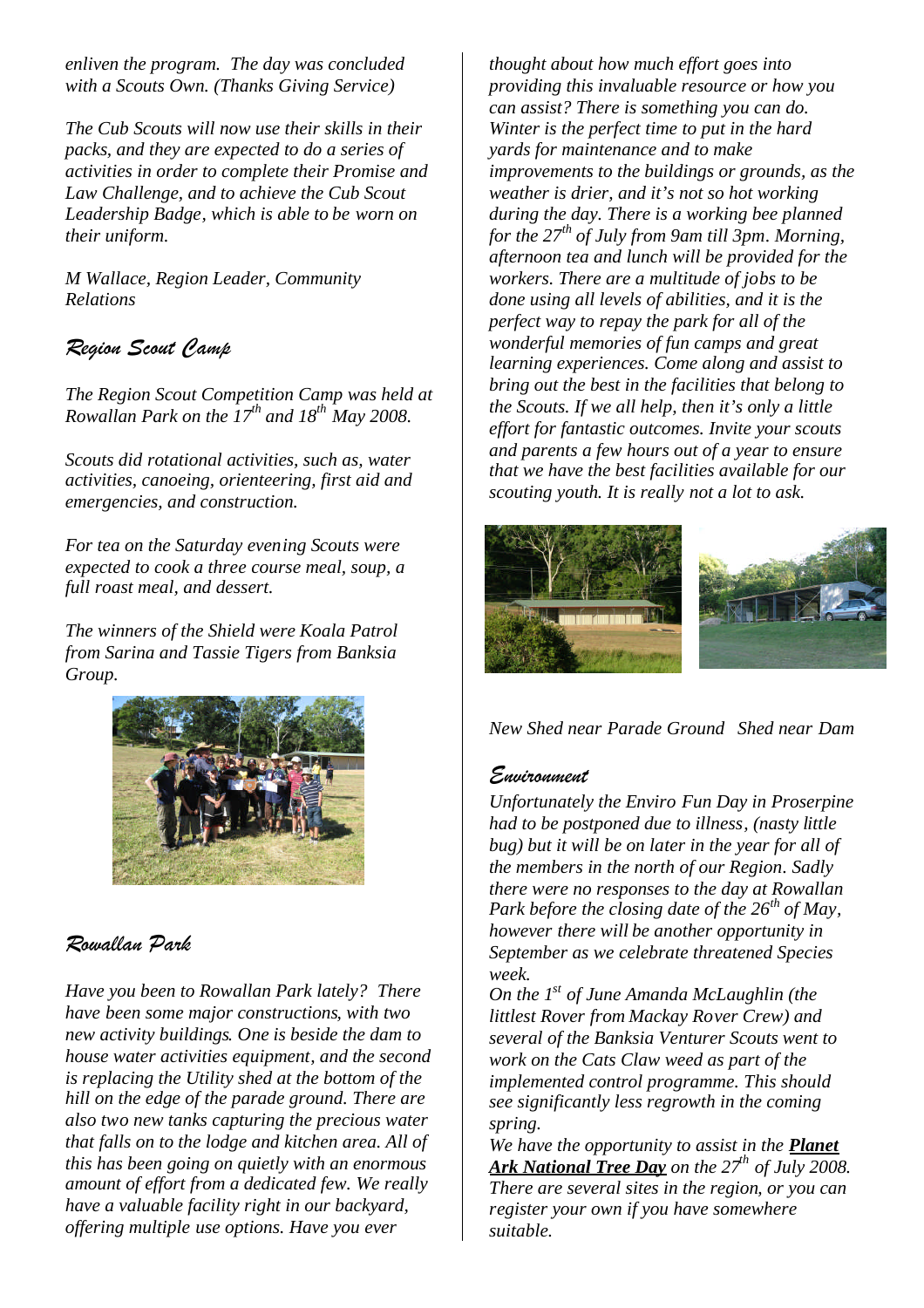*If you have something environmentally interesting happening at your den please let the rest of the Region know about it. For instance, did you know that the Proserpine Scout grounds have become home to a Bower Bird. His nest is in the garden, and there is also a rather large frog population using the den as their home. These creatures obviously find the Proserpine Scouts very friendly. The Banksia Scout Group often plays host to large flocks of Black Cockatoos, and a ring tail possum can be seen scampering across the grounds on his way to a gum tree flower supper most nights. What do you have around your den?*

*Jo Brzozowski*

## *Mackay City Central Group*

*The numbers of youth members at Mackay City Central have gradually increased over the past few months. We have not been able to accept new Joey Scouts because, up until recently, we have not had a Joey Scout Leader. All this has changed, however, as Karen Francis has recently signed up to be our new Joey Scout Leader. Karen has been involved in scouting before, and I am very pleased to have her on board. We are still looking for a Venturer Scout Leader to join the two Assistant Leaders.*

*Our parent executive is all but complete, with all but the President appointed. Many thanks to Gary Minter (Badge Secretary), Melinda Wright (Secretary) and Theresa and Philip Giles (Treasurers) for volunteering their time this year.*

*The scout youth members are busily planning a bike hike for the end of this term. The route is from Mackay to Cape Hillsborough and then back to Mirani, over two days. Quite a trip! All Sections have just completed their annual Group Camp at Kinchant Dam. Many of the activities made good use of the water. I am grateful for those parents who also came along to help out. The Venturer Scouts, with the help of Assistant Leaders Sandra Wright and Peter Schultz, have started working on their badge related activities. Thanks also to Jo Timms and Judy Johnson for providing guidance with this.*

*Paul Becker, Group Leader Mackay City Central Scout Group*

## *Bowen Scout Group*

*Twenty-five members of Bowen Group including parents, participated in Jamboree of the Trail over the weekend of 10/11 May, putting on our hiking boots and walking the tracks from Horseshoe Bay, up the hill (some going even further up to the lookout), over to Murray Bay, up to the Mother Beddick lookout (local landmark) then down and around back to Horseshoe Bay. This is the second year we have participated in JOTT and find that it is a great way to get the Group out and active in public for a few hours.*

*Also during May, with the assistance of DPI&F our Group hosted a Seagrass watch monitoring workshop. In addition to eleven from the Scout Group we had another five members of the Bowen community join us. It is hoped the Group will continue to work in partnership with both the Bowen community and DPI&F to participate in Seagrass monitoring over the coming years. For our Scout youth, it provides an opportunity to get involved in a long term environmental project – everyone from Joey Scouts to Rovers can participate. Our youngest member at the workshop was one of our Cub Scouts who, with only a little bit of assistance, completed the formal assessment tasks necessary to pass Level 1 Basic Training.*



*Photo courtesy Bowen Independent*

*Joey Scouts are working on their Adventure Challenge badge. Creatures that walk, crawl, fly and swim have been on the programme over the last month, and they are eagerly looking forward to their mob holiday. Possum is finding that the ninety minute programme in the evening is just too much for the smallest Joeys and we are reducing our meeting time to one hour from next term.*

*Following an initial loss of members in Cub Scouts after Christmas, numbers have risen to seven. They have a pack holiday this weekend at*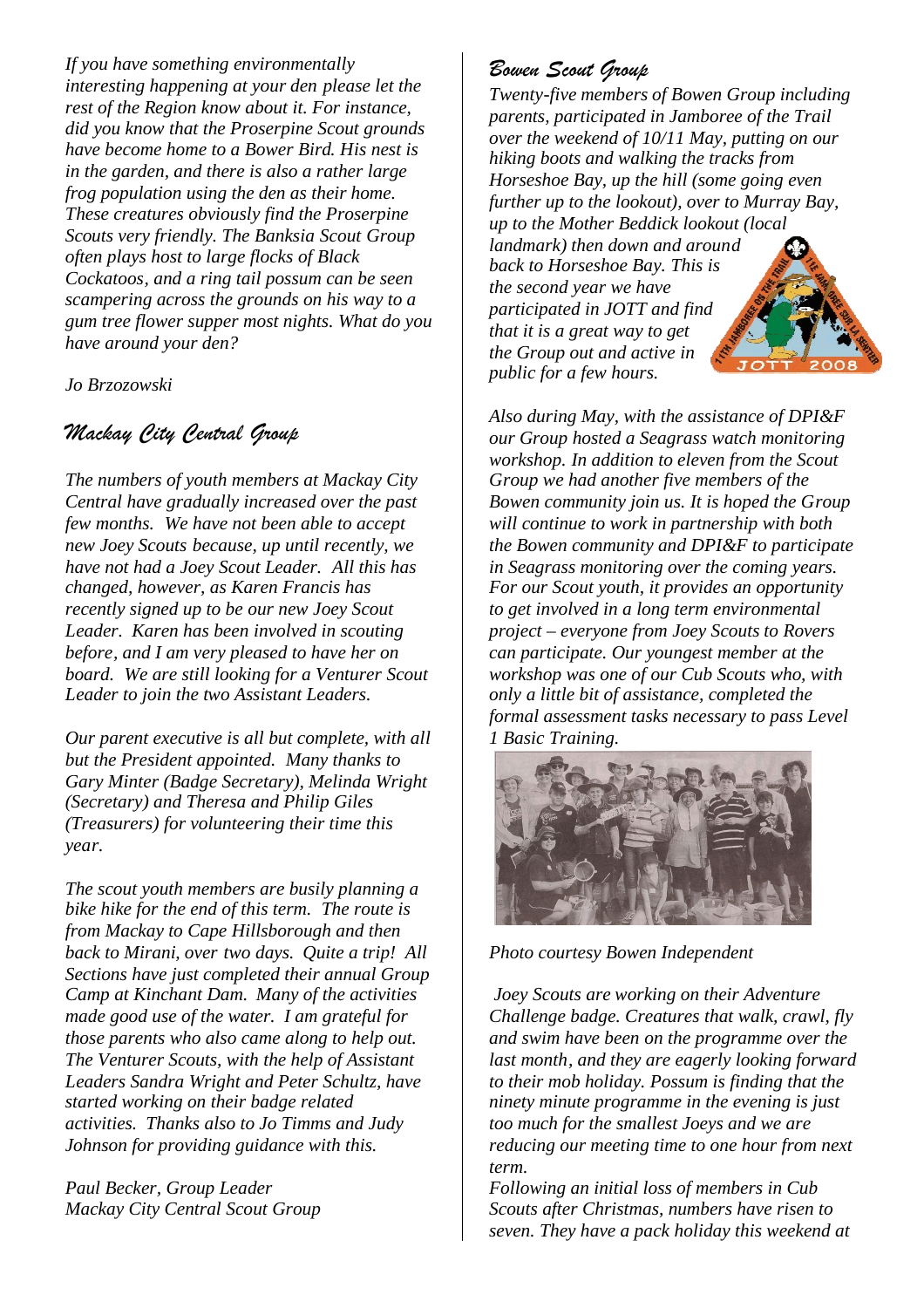*Euri Creek where they will complete their Bushcraft badge and undertake some serious Boomerang catch-up.*

*Scouts have exploded (relatively speaking) from four to twelve, following a big effort to get them out camping. I suspect some good peer to peer publicity has been going on behind the scenes amongst the scouts and their friends. They have also visited the Ambulance to receive training in Pioneer level Emergency First Aid. The Salvation Army has visited and talked about service – what it means to them and how Scouts might be more involved in community service. Some good ideas were suggested – we now just have to turn them into a reality.*

*Venturer Scouts are becoming more active now we have three! I really enjoy working with this age group – some of the most insane ideas can turn into reality whilst they form friendships they may keep well into adulthood. It is this section that helps me remember that I too was once young. (I am sure I was never as young as a Joey Scout!)*

*Rovers have been in recess to some extent whilst half their number is away at university. With the holidays approaching plans are being made… and changed… and remade…*

*Committee have done their duty with AGM's, selling more chocolates (nearly \$3000 was made with chocolates in the last year), pie drives and assisting as parent helpers at section meetings as well as driving us all around the place making it possible for the youth to do what they do.*

*Having all five Sections functioning again in Bowen does take a lot of effort, but the results are worth it – even just the sight of the five flags flying simultaneously speaks volumes. The youngest members look up to the older ones in awe. They check out their badges and ask what they do, whilst the older members assist in various activities within the younger sections, often adding that little bit of extra fun or excitement to a program.*

*It is as the books say: a Scouting family, and we are very happy to see it working in Bowen. Just need a few more leaders in place and all will be well. Lesley Bullemor Group Leader Bowen Scout Group*

## *Banksia Scout Group*

#### *Banksia Group Grey Wolf Award Presentation*

*Three Cub Scouts from Banksia Cub Scouts at Andergrove, were presented with their Grey Wolf Award Badge and certificate at a special pack meeting to celebrate the occasion on Thursday 22nd May, 2008. The recipients were Brandon Paton, Melanie Edmonds and Hunter Kaye.*

*To achieve the award the Cub Scout had to achieve their Gold Boomerang, take part in four outdoor activities, an overnight camp, a two hour hike, four level two Achievement badges, attend two pack councils and then develop and present to their Cub Scout Pack a resource, based on the Jungle Book.*

*Brandon Paton joined Cub Scout at the age of eight and achieved the three Boomerang levels, Bronze, Silver and Gold, he presented the pack with a Jungle Book board game, and he hiked from the North Wall at the harbour to Lamberts Beach. Brandon was presented with his Grey Wolf Award Badge by his Cub Scout Leader, Mrs Lynne O'Neill.*

*Melanie Edmonds joined Cub Scouts at the age of eight and achieved the three boomerang Levels. She presented the Pack with a Jungle Book board game, and for her hike she explored the area around Andergrove and Apsley Way. Cub Scout Leader Mrs Lynne O'Neill presented Melanie with the Grey Wolf Award.*

*Hunter Kaye joined Cub Scouts when he was nearly nine years of age. He achieved the Silver and Gold Level Boomerangs, and he presented the pack with a song book. He hiked around the Gooseponds to fulfil the requirements of the Grey Wolf Award. Hunter's mother, Scout Leader Mrs Leslea Kaye presented him with his Grey Wolf Award badge.*

*A special cake made for the occasion was cut at the ceremony, and the Cub Scouts dined on party finger food.*

*The three Cub Scout have advanced to the Scout Section and they all said they enjoyed their time as Cub Scouts and especially attending Cub Scout Rallies, Pack Holidays, camps, hikes and campfires.*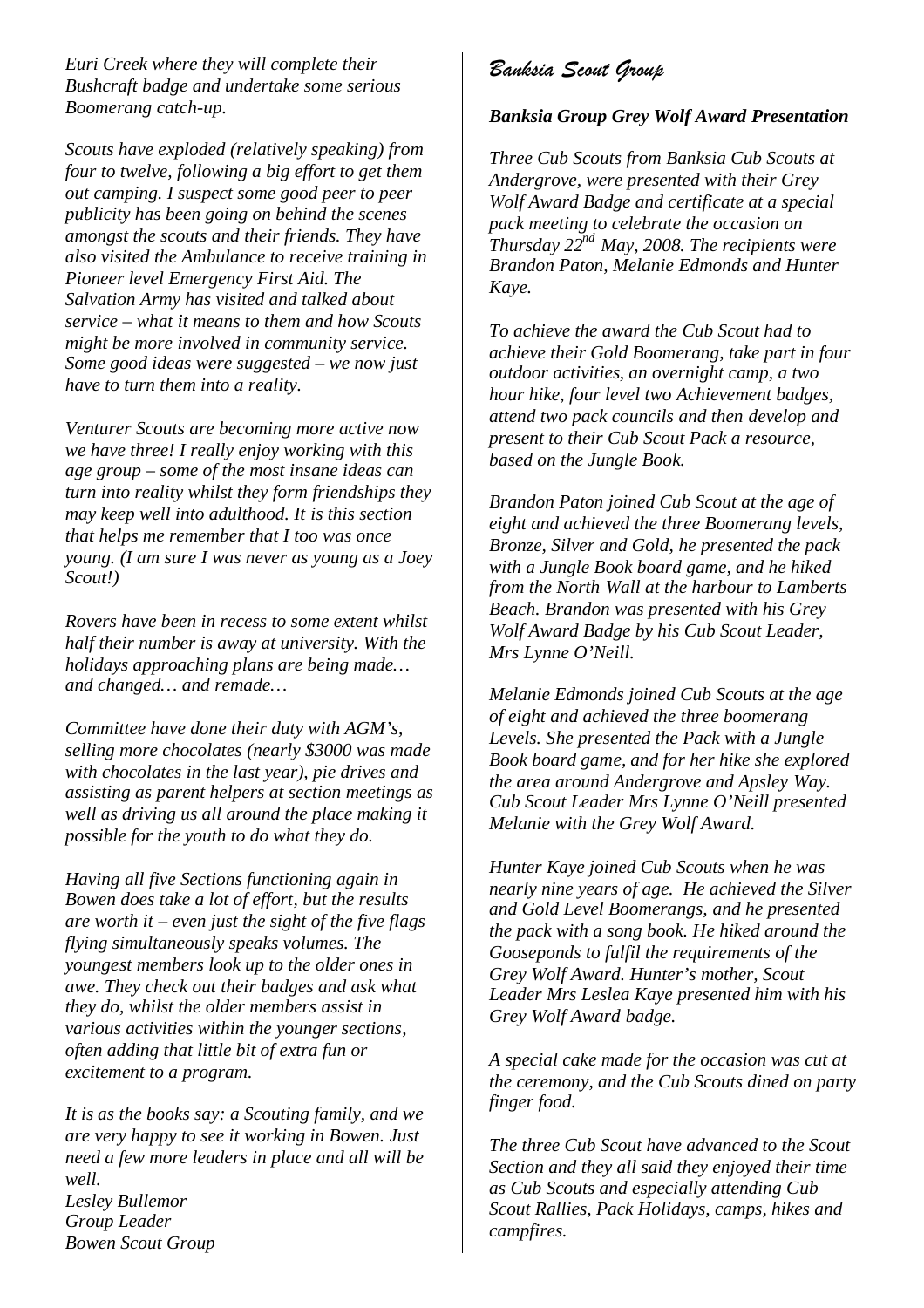

#### *BANKSIA GROUP AUSTRALIAN SCOUT MEDALLION*

*Banksia Scout, Tom Hallam was recently presented with the Australian Scout Medallion at a special ceremony to mark the occasion.*

*Tom became a member of the Banksia Scout Troop early in 2006, transferring from Yeppoon Scout Group, where he had advanced through the Joey Scout and Cub Scout sections. He achieved the Pioneer, Explorer and Adventurer Level Cords. He was a Patrol Leader, and attended a Scout Leadership Course and planned and led a hike up the Leap for the Pioneer Scouts. Tom, along with Josh Brzozowski and Michael Timms, planned a 30 kilometre hike at Waitara Station in the Nebo area for their Journey for the Adventurer Level Badge. Only the older members of the troop took part in the hike through diverse and sometimes difficult terrain. Attending the Australian Jamboree in Victoria and the 14th New Zealand Jamboree have been highlights of Tom's scouting.*

*Group Leader Jo Timms presented Tom with his Australian Scout Medallion and Cloth Badge and spoke on Tom's scouting history.*

*Family, friends and Region Leaders, Scouting Leaders and youth members of Banksia Scout Group celebrated the occasion with a Bar-b-que and a cake especially made for the event.*

*Tom has advanced to the Venturer Scout Section and has now started the challenges for the Queen Scout Award.*

*Mary Wallace Region Leader*



#### *Banksia Venturer Scouts*

*Venturer Scouts, living up to their motto, Look Wide*

*The last few months have seen the Venturer Scouts out and about, with seven Venturer Scouts from Banksia hiking the Whitsunday Great Walk, followed by a fun camp at Cape Hillsborough, joined on this occasion by a Mackay City Central Venturer Scout. This was just the beginning of the inter unit cooperation with six members from Mackay City Central joining the twelve from Banksia Group for a progressive dinner in the City. Banksia also ran a monopoly night in the city heart. The local constabulary willingly posed for photos as did a number of other business people. What did we do before digital cameras?*

*Banksia Venturer Scout unit has recently completed a Speechcraft programme, and will have a presentation night on the 11th of June. Mr Brian O'Neill will present the Venturer Scouts with a Completion Certificate.*

*One thing that can definitely be said is that our Venturer Scouts are certainly busy. Most are undertaking service projects, both to Scouting and the wider community, Youth Leader duties, and other badge work, as well as holding part time or full time jobs, playing sports, learning musical instruments, attending school and their respective family commitments, all while being active in Venturer Scouts. These young people have very busy schedules and are always willing to have a go, and put their best foot forward.*

*There have been 12 award proposals made at the latest Regional Venturer Council, with 36 tapes completed and presented to the enthusiastic hard working Venturer Scouts. Many more are just waiting completion, with the Venturer Scouts choosing a wide and varied range, within the four areas of Adventurous Activities, Personal Growth, Community Involvement and Leadership Development . Till next time Look Wide*

*Jo Brzozowski Venturer Scout Leader, Banksia Group*